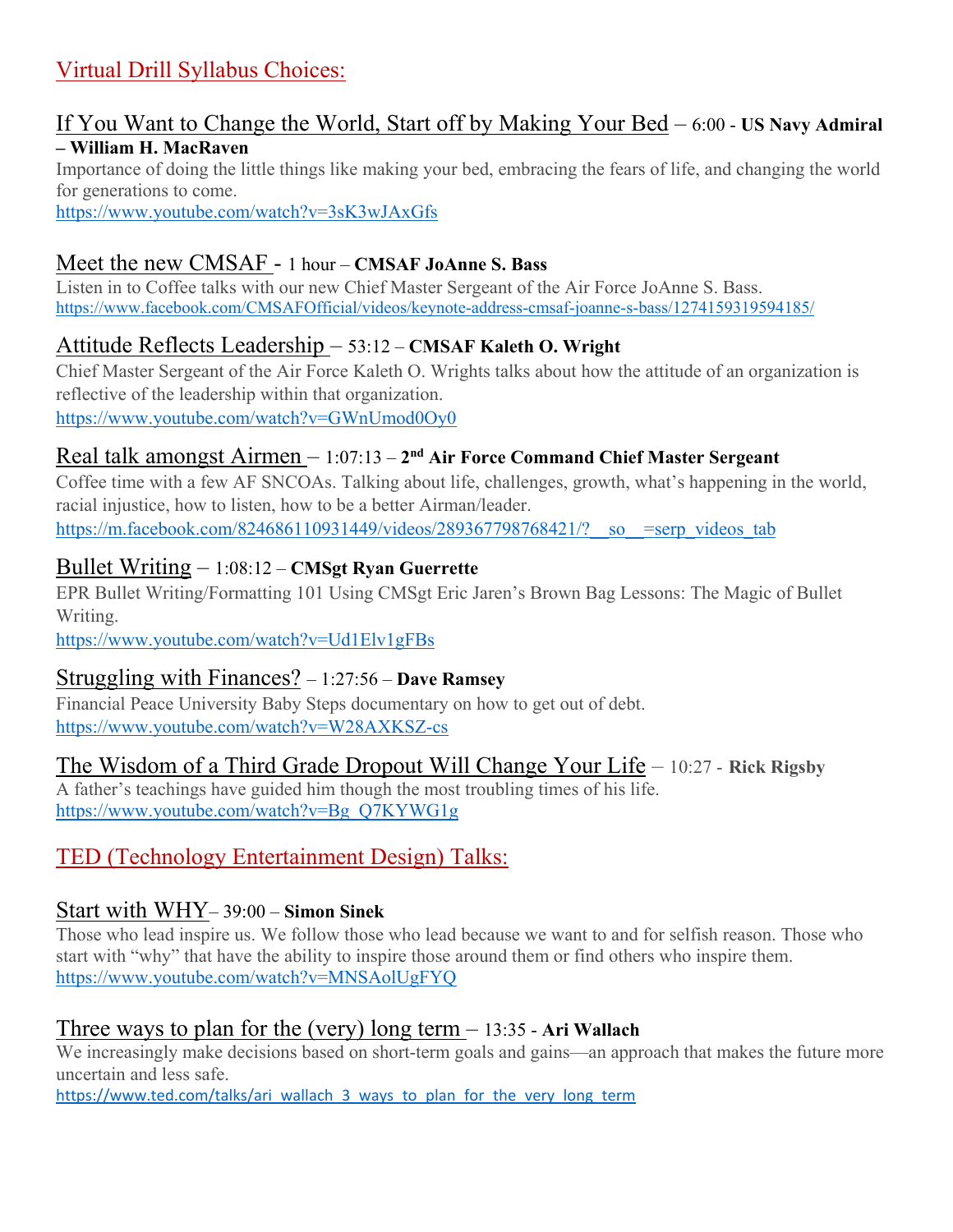# How to Make Stress Your Friend – 14:17 - **Kelly McGonigal**

Stress. It makes your heart pound, your breathing quicken and your forehead sweat. But while stress has been made into a public health enemy, new research suggests that stress may only be bad for you if you believe that to be the case.

[https://www.ted.com/talks/kelly\\_mcgonigal\\_how\\_to\\_make\\_stress\\_your\\_friend](https://www.ted.com/talks/kelly_mcgonigal_how_to_make_stress_your_friend)

## The Secret of Becoming Mentally Strong– 15:01 – **Amy Morin**

Everyone has the ability to build mental strength, but most people don't know how. We spend a lot of time talking about physical strength and physical health, but much less time on the mental strength and mental health.

<https://www.youtube.com/watch?v=TFbv757kup4>

### How mindfulness changes the emotional life of our brains – 17:52 – **Richard J. Davidson**

Mindfulness can improve well-being and outlines strategies to boost four components of a healthy mind: awareness, connection, insight, and purpose. <https://www.youtube.com/watch?v=7CBfCW67xT8>

### The Puzzle of Motivation– 18:24 - **Daniel Pink**

Career analyst Dan Pink examines the puzzle of motivation, starting with a fact that social scientists know but most managers don't: Traditional rewards aren't always as effective as we think. [https://www.ted.com/talks/dan\\_pink\\_on\\_motivation](https://www.ted.com/talks/dan_pink_on_motivation)

#### The three secrets of resilient people – 16:20 – Lucy Hone

Dr. Lucy Hone shares the three strategies that got her through an unimaginable tragedy – and offers a profound insight on human suffering.

<https://www.youtube.com/watch?v=NWH8N-BvhAw>

#### Where Good Ideas Come From– 17:30 - **Steve Johnson**

People often credit their ideas to individual "Eureka!" moments. But Steven Johnson shows how history tells a different story. His fascinating tour takes us from the "liquid networks" of London's coffee houses to Charles Darwin's long, slow hunch to today's high-velocity web.

[https://www.ted.com/talks/steven\\_johnson\\_where\\_good\\_ideas\\_come\\_from](https://www.ted.com/talks/steven_johnson_where_good_ideas_come_from)

#### It's OK to Feel Overwhelmed. Here's what to do next – 1:00 – **Elizabeth Gilbert**

If you're feeling anxious, isolated during the COVID pandemic, you not alone. Resilience is our shared genetic inheritance.

[https://www.ted.com/talks/elizabeth\\_gilbert\\_it\\_s\\_ok\\_to\\_feel\\_overwhelmed\\_here\\_s\\_what\\_to\\_do\\_next](https://www.ted.com/talks/elizabeth_gilbert_it_s_ok_to_feel_overwhelmed_here_s_what_to_do_next)

#### Kids Need Structure – 17:03 – **Colin Powell**

How can you help kids get a good start? Heartfelt & personal talk about children. [https://www.ted.com/talks/colin\\_powell\\_kids\\_need\\_structure](https://www.ted.com/talks/colin_powell_kids_need_structure)

## Why Most Parenting Advice is Wrong– 17:13 – **Yuko Munakata**

Parenting books promise to teach is how to raise successful children. This is a different story, challenging and complicating the prevailing wisdom about parents' role in their children's future. [https://www.ted.com/talks/yuko\\_munakata\\_why\\_most\\_parenting\\_advice\\_is\\_wrong](https://www.ted.com/talks/yuko_munakata_why_most_parenting_advice_is_wrong)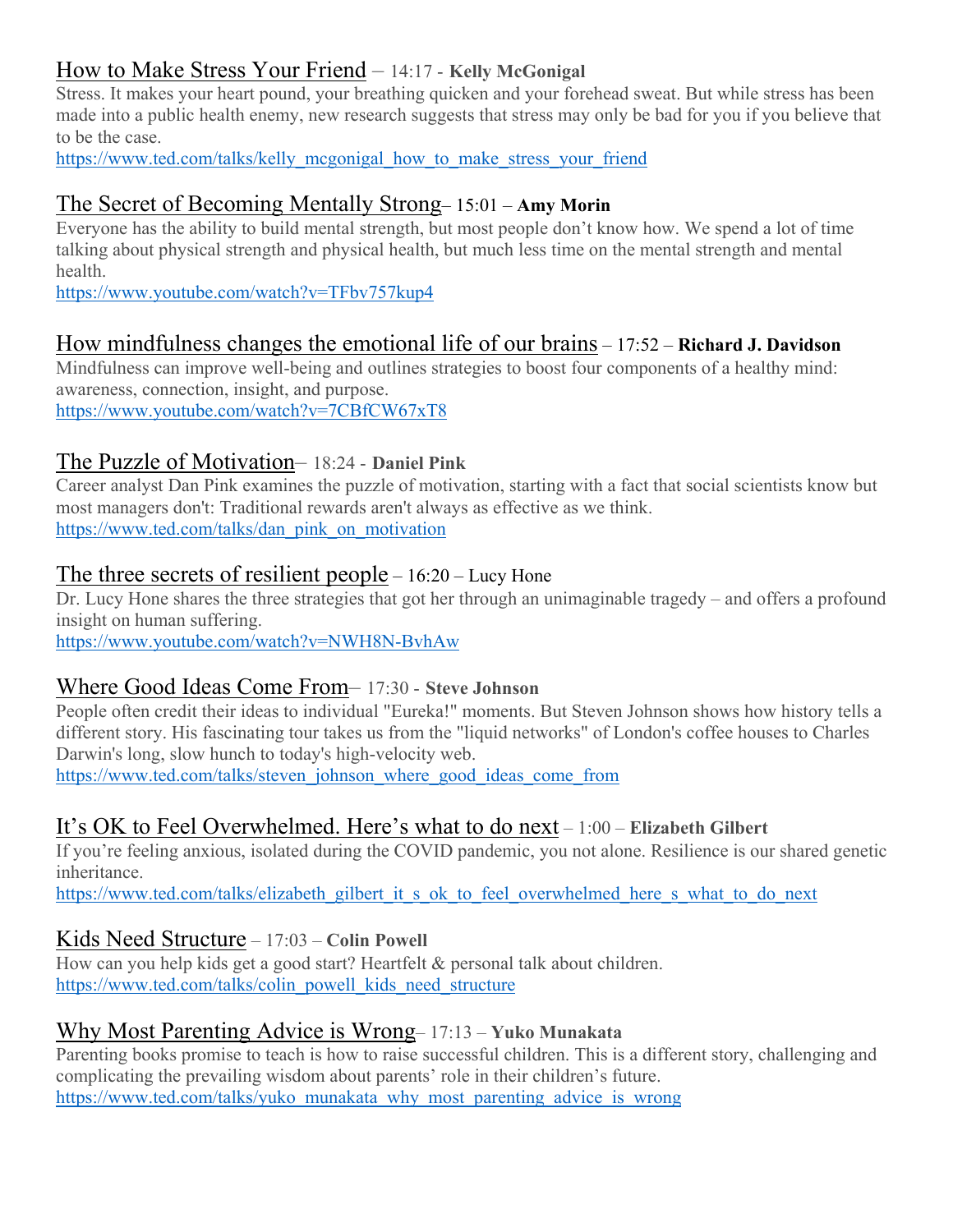# SAPR/SARC Content:

#### Sex needs a new metaphor– 8:21 – **Al Vernacchio**

The metaphors for talking about sex in the US all come from baseball-scoring, getting to first base etc. The problem is, this frames sex as a competition, with a winner and a loser. Instead, he suggests a new metaphor, one that's more about shared please, discussion and agreement, fulfillment and enjoyment. Let's talk about pizza.

<https://www.youtube.com/watch?v=xF-CX9mAHPo&feature=youtu.be>

## Why we should be thinking of sexual intimacy in terms of pizza – 3:33 – **Peggy Orenstein**

Peggy Orenstein discusses her book "Girls & Sex" on how sexual intimacy should be. <https://www.pbs.org/newshour/show/thinking-sexual-intimacy-terms-pizza>

### Marines "Lost Honor"– 28:46 – **Marines**

This video was designed to help prevent sexual assault within the Marine Corps. <https://www.youtube.com/watch?v=aKUPzn5ZC6E&feature=youtu.be>

#### Air Force Academy cadets speak out on sexual assault, retaliation – 7:06 – **CBS This Morning**

In a six-month investigation you'll see only on "CBS This Morning," Norah O'Donnell and her team traveled to the United States Air Force Academy in Colorado Springs to investigate sexual assault in the military. [https://www.youtube.com/watch?v=\\_axf3ZduzKM&feature=youtu.be](https://www.youtube.com/watch?v=_axf3ZduzKM&feature=youtu.be)

# Air Force History:

### Gathering of Eagles – 53:14 – **Retired Col. Walter L. Watson Jr.**

Listen as Retired Col. Walter L. Watson Jr. talks about his career. <https://www.youtube.com/watch?v=tGUGm0PCalc>

#### Red Tail Angels – 27:41 – **United States Air Force**

The Story of the Tuskegee Airmen Episode 01. <https://www.youtube.com/watch?v=095g3hMq5Eg>

#### Red Tail Angels – 23:56 – **United States Air Force**

The Story of the Tuskegee Airmen Episode 02. <https://www.youtube.com/watch?v=GFEmqvyM0Pk>

#### Red Tail Angels – 30:14 – **United States Air Force**

The Story of the Tuskegee Airmen Episode 03. <https://www.youtube.com/watch?v=DvLjnMIm0ms&t=57s>

#### Inside Combat Rescue – 53:33 – **Air Force National Geographic**

Episode 01 Visions of War, inside the world of pararescue units. <https://www.dailymotion.com/video/x6s2036>

#### Inside Combat Rescue – 53:32 – **Air Force National Geographic**

Episode 02 Whatever It Takes, inside the world of pararescue units. <https://www.dailymotion.com/video/x6s56su>